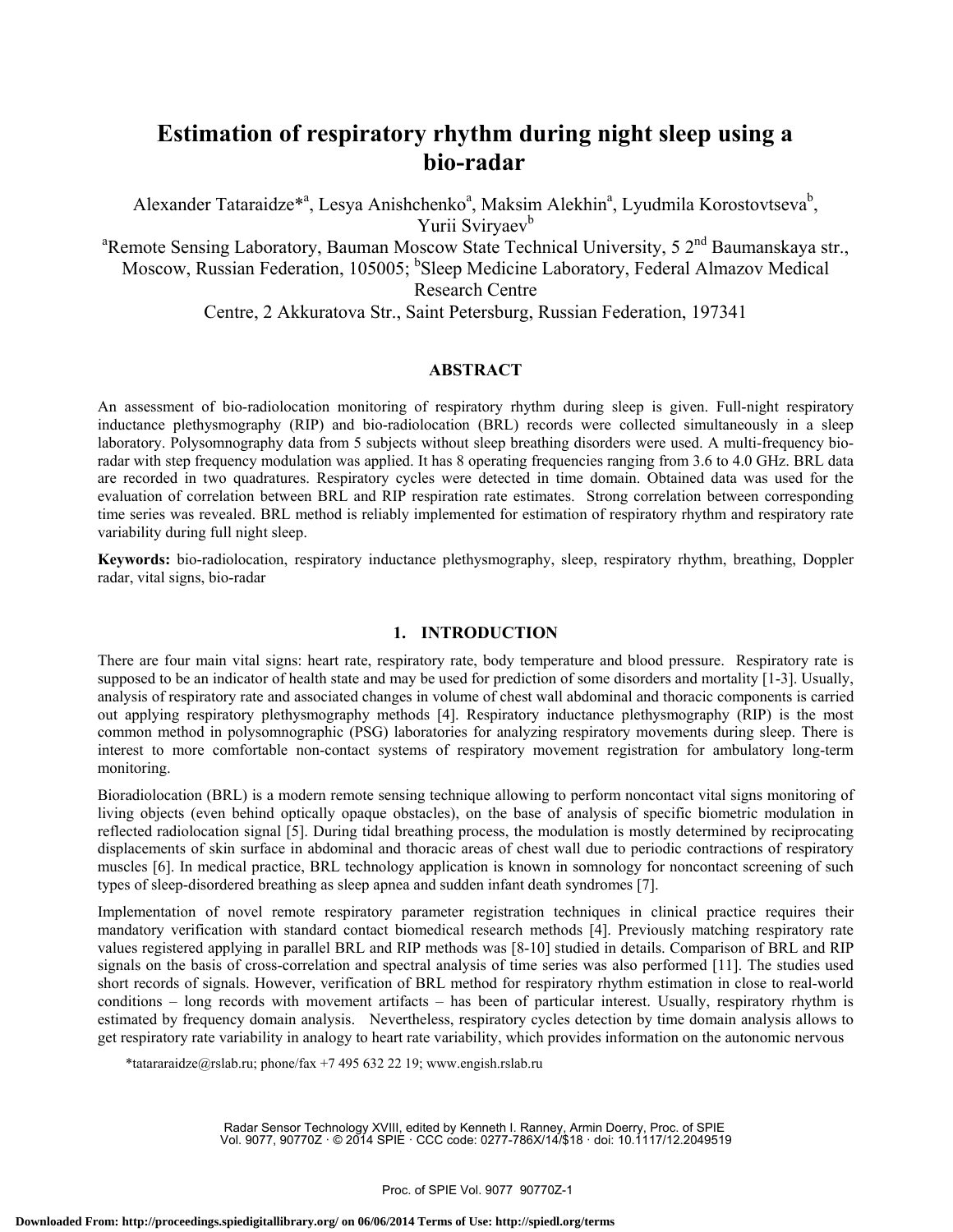system state. The study objective is to validate BRL method in respiratory cycles detection in time domain for long records obtained during sleep.

#### **2. MATERIALS AND METHODS**

#### **2.1 Clinical protocol**

We used the data from 5 subjects without sleep breathing disorders (SDB) who underwent PSG study in Sleep Medicine Laboratory at Federal Almazov Medical Research Centre (St. Petersburg, Russia). The subjects characteristics are presented in Table 1. Apnea-hypopnea index (AHI) is a parameter of sleep-disordered breathing severity. Subjects with AHI less than 5 episodes per hour of sleep are considered free of SDB. Sleep period is time interval from falling asleep to final awaking and including awakening during sleep. Sleep efficiency defined as:

$$
S_{eff} = \frac{T_{sleep}}{T_{sleep} + T_{wake}},
$$
\n(1)

where  $T_{sleep}$  is total time of sleep, and  $T_{wake}$  is total time of awakening during recording both in sleep period and before and after sleep. Limb movement index (LMI) is registered by leg surface electromyography. It includes muscle tension and does not result in visible movement, but LMI strongly correlates with them. Four positions are differentiated during sleep: supine, prone, left and right sides. BRL signal is better registered when radio signal is reflected from chest. Therefore, supine position is ideal for BRL monitoring in this study design.

| <b>Subject</b> | Age | <b>Sex</b> | <b>Body mass</b><br>index<br>(kg/m <sup>2</sup> ) | Apnea-hypopnea<br>index<br>(episode/h) | <b>Sleep</b><br>period<br>(min) | <b>Sleep</b><br>efficiency | Limb<br>movement<br>index<br>(episode/h) | <b>Supine</b><br>position<br>(%) |
|----------------|-----|------------|---------------------------------------------------|----------------------------------------|---------------------------------|----------------------------|------------------------------------------|----------------------------------|
| A              | 24  | M          | 24.2                                              | 0.1                                    | 658.0                           | 86.1                       | 7.4                                      | 47.8                             |
| B              | 53  | F          | 30.1                                              | 4.0                                    | 596.2                           | 91.7                       | 3.8                                      | 24.4                             |
| $\mathcal{C}$  | 27  | F          | 17.0                                              | 2.6                                    | 496.8                           | 85.9                       | 9.1                                      | 27.9                             |
| D              | 54  | F          | 26.5                                              | 3.1                                    | 529.3                           | 78.3                       | 34.8                                     | 55.5                             |
| E              | 22  | F          | 17.7                                              | 0.2                                    | 531.8                           | 93.5                       | 3.16                                     | 9.6                              |
| Mean           | 36  | 1M/<br>4F  | 23.1                                              | 2.0                                    | 663.8                           | 562.42                     | 11.65                                    | 33.04                            |

Table 1. Subjects characteristics (N=5).

BRL and RIP signals were registered simultaneously during sleep (fig 1.). Full-night PSG (Embla N7000, Embla Systems LLC, Ontario, Canada) including registration of respiratory movements by RIP was performed. Abdominal and thoracic RIP signals were sampled at 10 Hz. BioRascan multifrequency BRL system with a continuous wave signal and step frequency modulation, developed at Remote Sensing Laboratory of Bauman Moscow State Technical University, was used in the experiments. The unit has 8 operating frequencies in the range from 3.6 to 4.0 GHz. The received signal is filtered by means of an active analog filter with a bandwidth 0.03–5.00 Hz. The sampling rate is 50 Hz. Data are recorded in two quadratures. The BRL signal power flux density is 1.36 μW/cm2, which grants safety for both patients and medical staff during cardiovascular and respiratory monitoring with BioRascan BRL system application [12].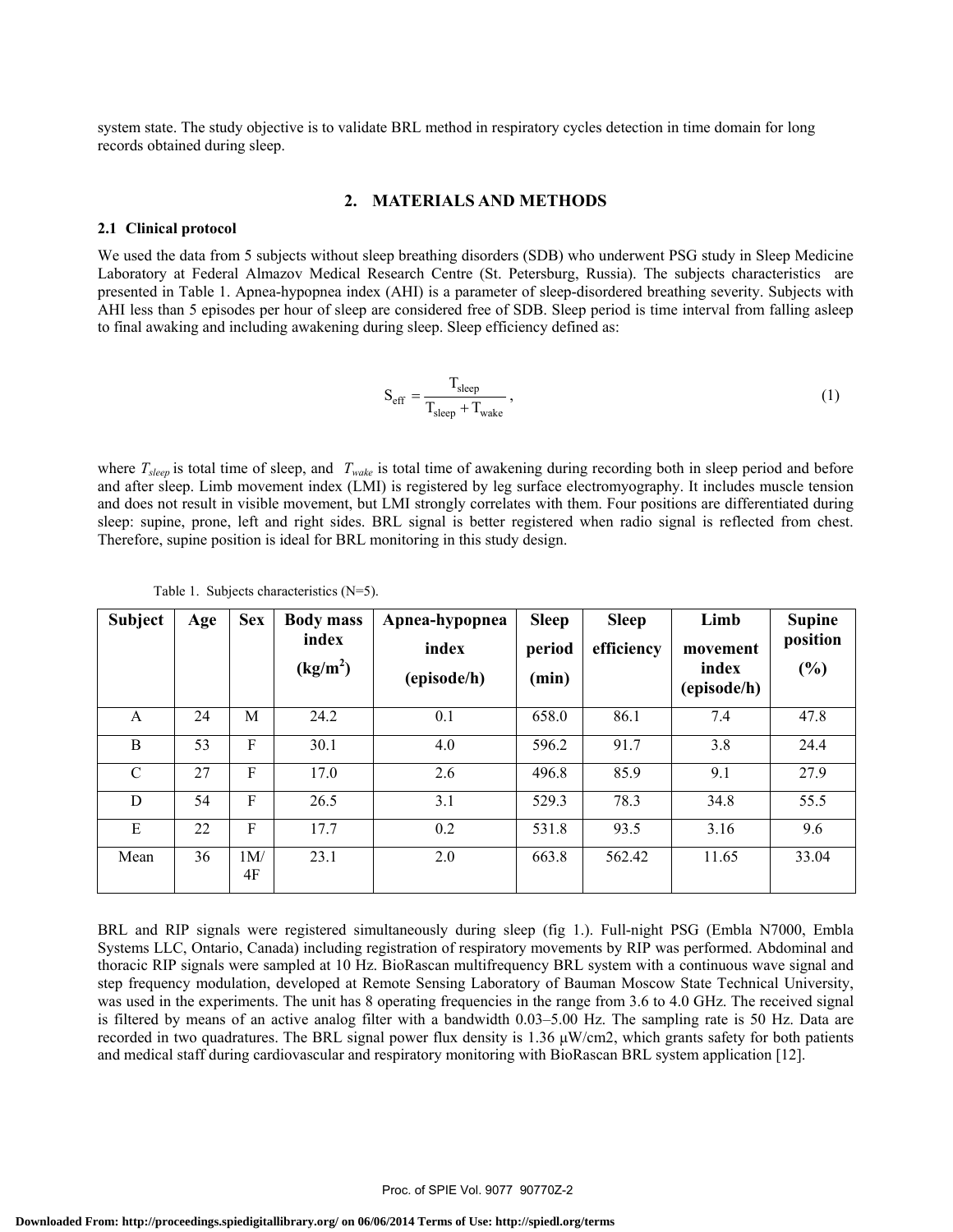

Figure 1. Scheme of the experiment on simultaneous registration of BRL and PSG data during sleep.

## **2.2 Data processing**

Detection of inspiratory peaks based on BRL and RIP signals must be made for verification of BRL. A very straightforward algorithm was used for RIP signal inspiratory peaks detection. It consisted of following step:

- 1. summation half of sum of the abdominal and thoracic RIP signals was used in the subsequent analysis;
- 2. filtration 3rd order Butterworth band pass filter 0.2 1.0 Hz was applied;
- 3. detection inspiratory peaks were detected by algorithm of find local maximum.

BRL signal (fig 2.) as compared with RIP signal has a few peculiarities: subject's movements make more artifacts, strong amplitude changing in consequence of subject's displacement, phase shift results in the signal flip-over and inspiratory peaks are down.



Figure 2. Original BRL signal during night. S.u. - standardized units.

Thus, an algorithm for inspiratory peaks detection by BRL is not so trivial. In total, 16 BRL signals were used (8 operating frequencies, each of them has *I* and *Q* quadrature). The algorithm is consisted of following step (fig. 2)



Figure 3. Scheme of the algorithm for estimation of respiratory rhythm by BRL.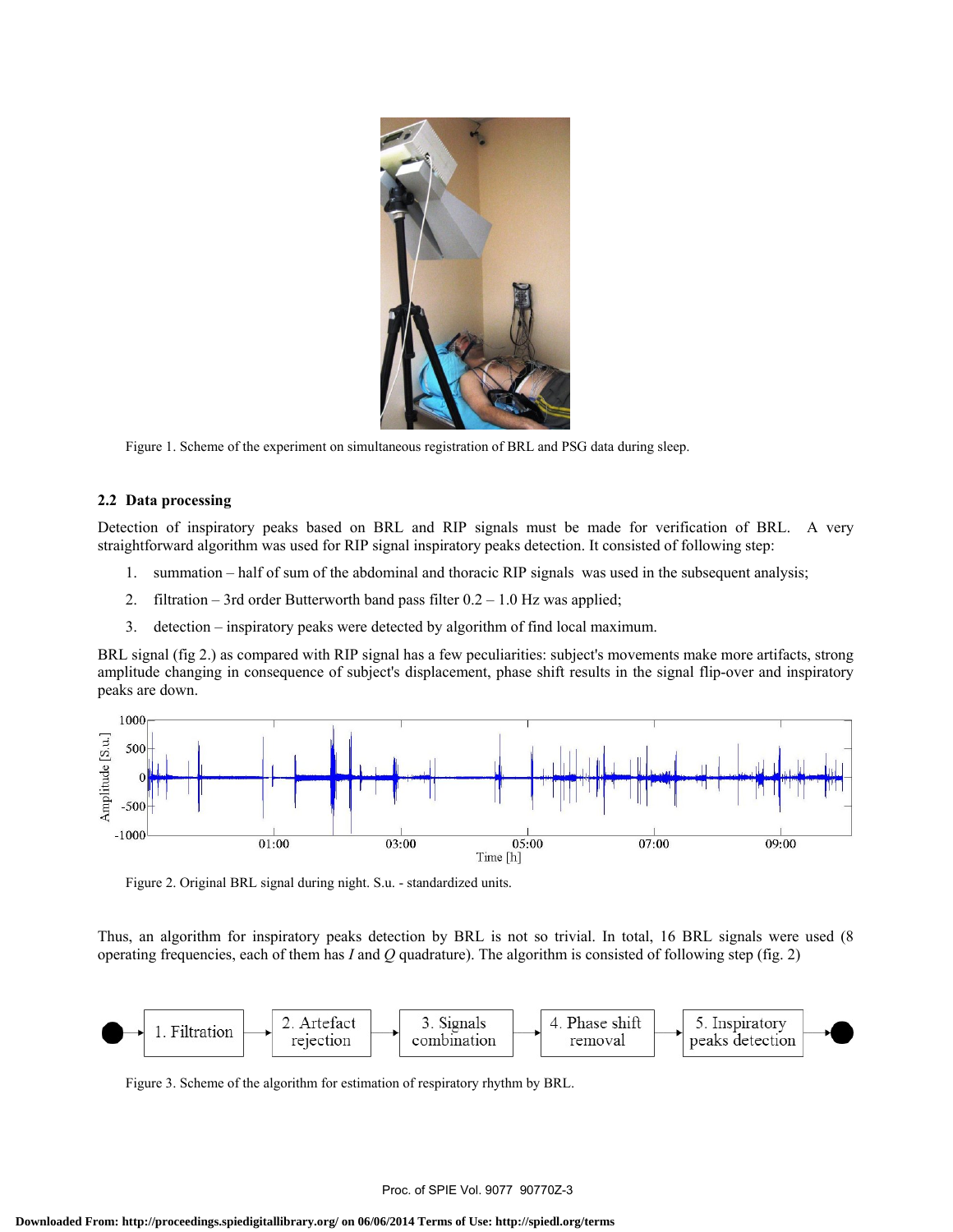- 1. Signals were filtered with band-pass 3rd order Butterworth filter of 0.2 Hz to 1.0 Hz.
- 2. BRL signal with maximum mean amplitude was selected and processed for the artifacts detection. A moving window function computes the mean windowed amplitudes (MVA). Each MVA was compared with a threshold value, window and *k* seconds after it was marked as artifact if MVA exceeds the threshold value. Threshold value was calculated by mean amplitude of the signal. If interval between artifacts was less than *r* then it was marked as artifact too. Parts of the signal which marked as artifacts were rejected.
- 3. Thus, the signal *S(t)* was divided into inter-artifacts intervals (IAI) *Si(t)*. The signal amplitude may be changed after each artifact due to subject's shift. Therefore for each IAI was found a signal with maximum amplitude from obtained 16 BRL signals  $S_i(t)$ ,  $j=1..16$ . Finally, they were combined to one signal  $S'(t)$ . The combined signal was used in the subsequent analysis.
- 4. For each IAI mean inspiratory peaks width was estimate for the signal  $S<sub>i</sub>(t)$  and for  $-S<sub>i</sub>(t)$ . Inspiratory peaks were detected by local maximum search algorithm. The peak width was calculated on 0.7 height of the peak. If the mean width for  $S<sub>i</sub>(t)$  exceeds that for  $-S<sub>i</sub>(t)$  then this interval was turned over. Thus, cuspidal peaks corresponding to the breaths were turned up in  $S<sup>c</sup>(t)$ .
- 5. Inspiratory peaks were detected by algorithm of find local maximum.

The BRL signal for different steps of the inspiratory peaks detection algorithm is presented in Figure 4.



Figure 4. Results of the inspiratory peaks detection algorithm steps. 1 – filtered signal. 2 – signal after movement artifact rejection. 3– combined signal comprising the best inter-artifacts parts of signals. 4 – signal after phase shift rejection. 5 inspiratory peaks detection. S.u. - standardized units.

Matlab software (The Mathworks Inc., Natick, MA, USA) was used to perform the data processing.

## **2.3 Validation**

Start of the BRL and RIP signals were peak-to-peak synchronized. BRL and RIP signals were truncated to sleep period, i.e. parts of the signals in wakefulness time after and before sleep were deleted. Intervals of RIP signal corresponding to interval of BRL signal marked as artifact were rejected. Inspiratory peaks amount per minute (respiratory rhythm) were calculated for RIP and BRL signals (fig.5). Further, the Pearson's correlation coefficient was calculated between respiratory rhythms obtained by RIP and BRL methods for each subjects.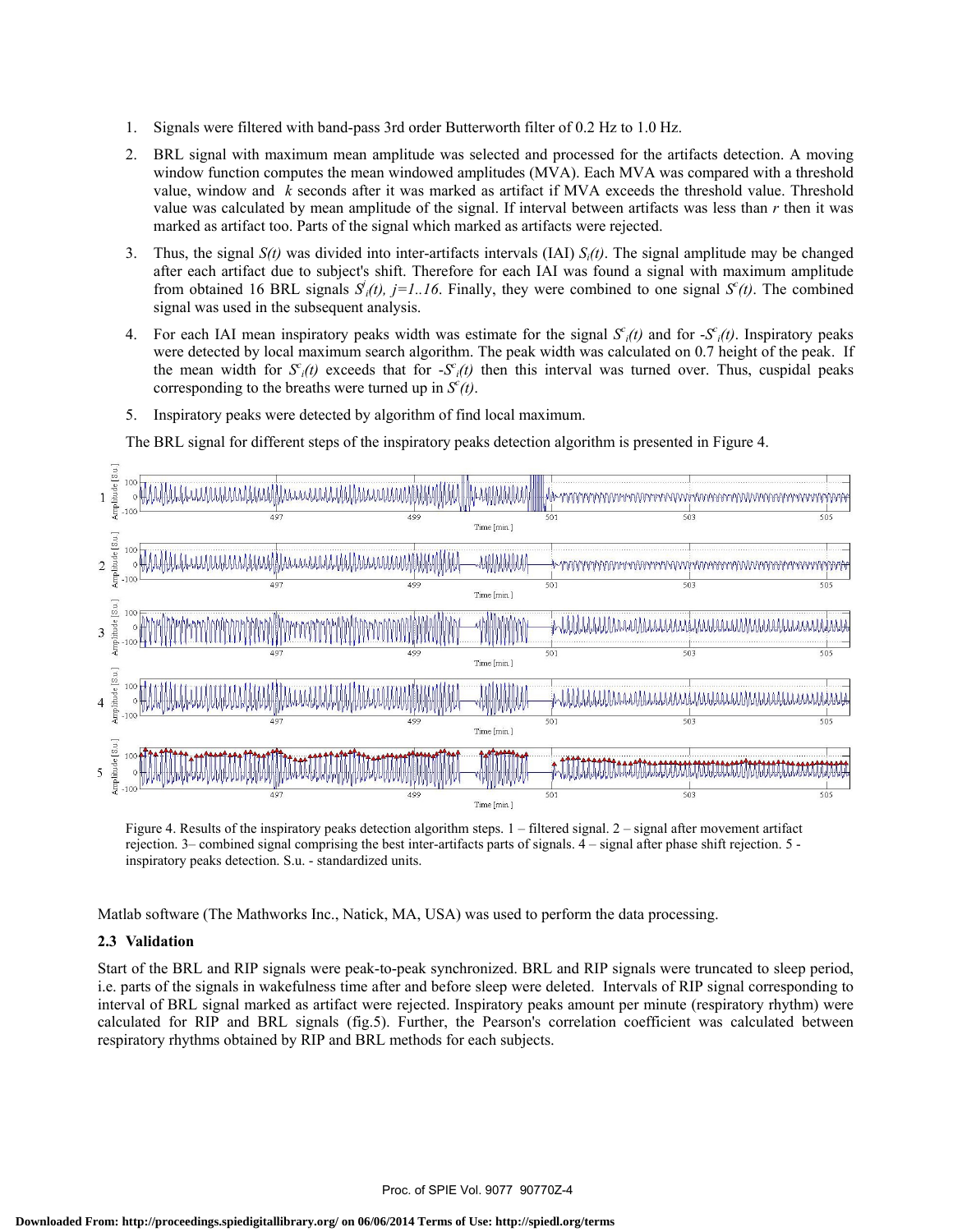

Figure 5. Comparison of respiratory rhythm estimation by BRL (A) and RIP (B) signals. Subject A.

# **3. RESULTS**

Table 2 summarizes the accuracy of the algorithm of respiratory rhythm estimation by BRL. Pearson's correlation coefficient and percentage of rejected artifacts is presented.

|  |  |  |  | Table 2. Summary of the algorithm accuracy. |
|--|--|--|--|---------------------------------------------|
|--|--|--|--|---------------------------------------------|

| <b>Subject</b> | Correlation | Artifact time $(\% )$ |
|----------------|-------------|-----------------------|
| A              | 0.97        | 4.75                  |
| B              | 0.96        | 4.29                  |
| $\mathcal{C}$  | 0.98        | 6.15                  |
| D              | 0.97        | 13.50                 |
| E              | 0.96        | 5.32                  |
| Mean           | 0.97        | 6.80                  |

## **4. DISCUSSION**

The cross-correlation coefficient for BRL and RIP characteristic estimates of 0.97 indicates very strong correlation. The artifact time mean value of 6.8 % shows high sensitivity of BRL to movements. Subject D has significantly higher levels of artifacts. This is due to the fact that Subject D demonstrated more limb movements and lower sleep efficiently.

Usually, BRL verification experiments were made in idealized conditions – short records are used, radio signal is reflected from chest, subjects do not move [8-10]. This paper presents results which obtained in close to real-world conditions. Subjects were in different positions: supine, prone, left and right sides. Moreover, they changed position and moved the limbs. Furthermore, the inspiratory peak detection algorithm allows to obtain respiratory rate variability in analogy to heart rate variability. It can provide information on a state of the autonomic nervous system.

Although RIP and BRL signals were peak-to-peak synchronized, they were desynchronized subsequently (fig. 6). Desynchronization is not more than a half of respiratory cycle. This is apparently due to the absence of permanent time synchronization between BioRascan and Embla.



Figure 6. BRL and RIP signals desynchronization. The solid plot is the BRL signal. The dashed line is the RIP signal.